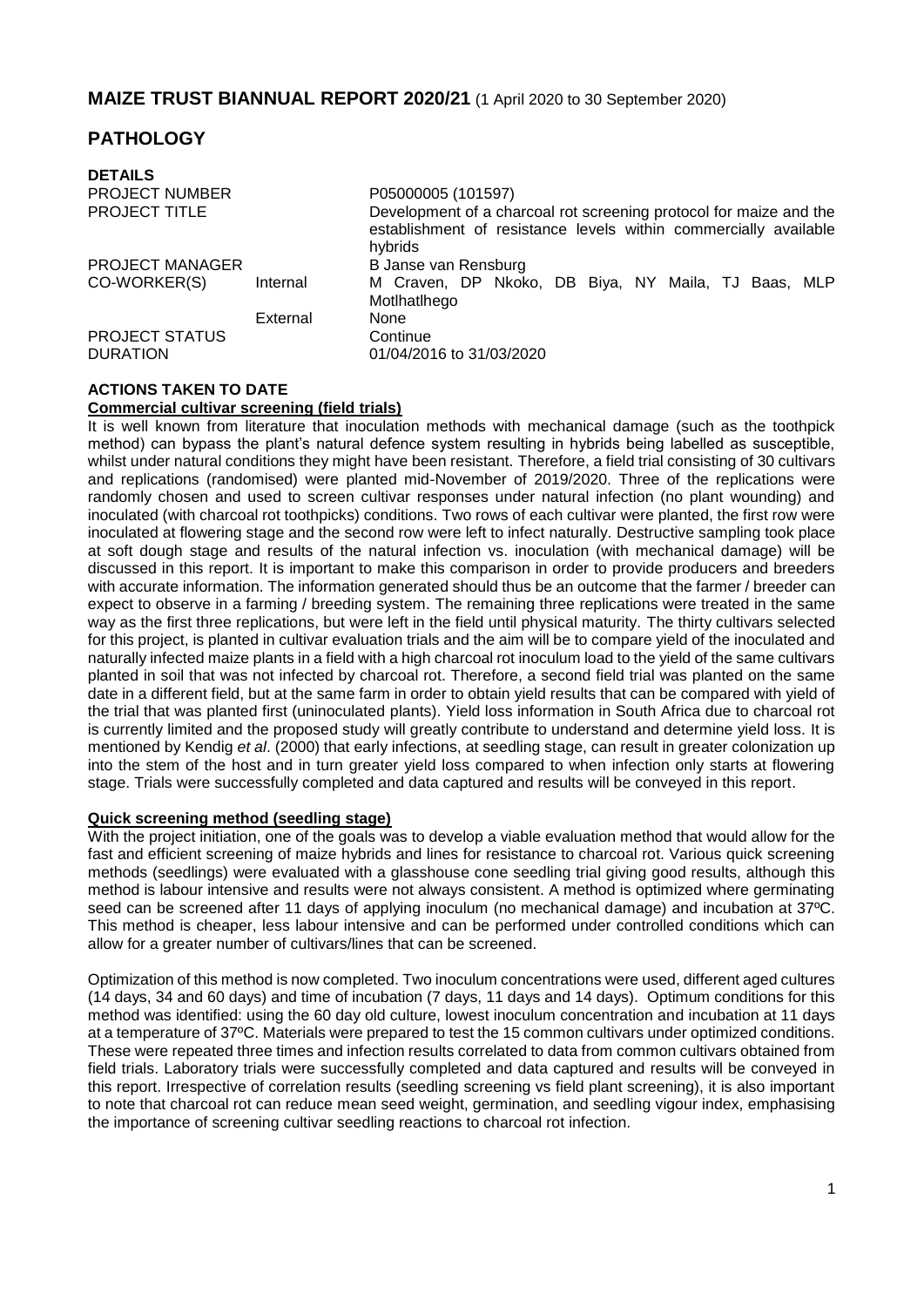# **PROGRESS MADE**

## **Commercial cultivar screening**

All objectives/activities were completed as set out in the extension motivation. The 2020/2021 season will be the last season that field trials and screening will be conducted. This will also provide a second year of data to determine yield losses. Results from the 2019/2020 season will be discussed in this report.

## **Quick screening method (seedling stage)**

A method is optimized and repeated in order to correlate data of cultivar reactions to that of results from cultivar reactions in the field. Results from the 2019/2020 season will be discussed in this report.

## **RESULTS ACHIEVED TO DATE**

#### **Results from the 2019/2020 commercial cultivar screenings: Inoculated vs natural infection**

Cultivar disease scores in this study ranged from 1 to 4 where a score of 1 indicate a healthy stalk or slight discolouration at the site of inoculation. A score of 2, 3 and 4, means that up to 50%, 51-75% and 76-100% of the inoculated internode is discoloured, respectively. A score of 5 means that 100% of the inoculated internode is discoloured with less than 50% discoloration of the adjacent internode, no scores was captured in this category. A new score had to be developed for natural infections which occurred mainly in the roots and crown, growing systemically upwards (Figure 1).



#### **Figure 1: Rating scale for naturally charcoal rot infected plants, mainly at the taproots, crowns and lower internodes.**

Natural infection disease score range from 1 to 5 in this study (scores will be added when infection symptoms increase). A score of 1 indicate roots/crowns or slight discolouration at the infection site. A score of 2 is given when up to 50% of the first internode/crown is infected, a 3 is given when the 1<sup>st</sup> internode/crown in infected and the infection is spread to the second internode or taproots, a 4 is given when there is infection of the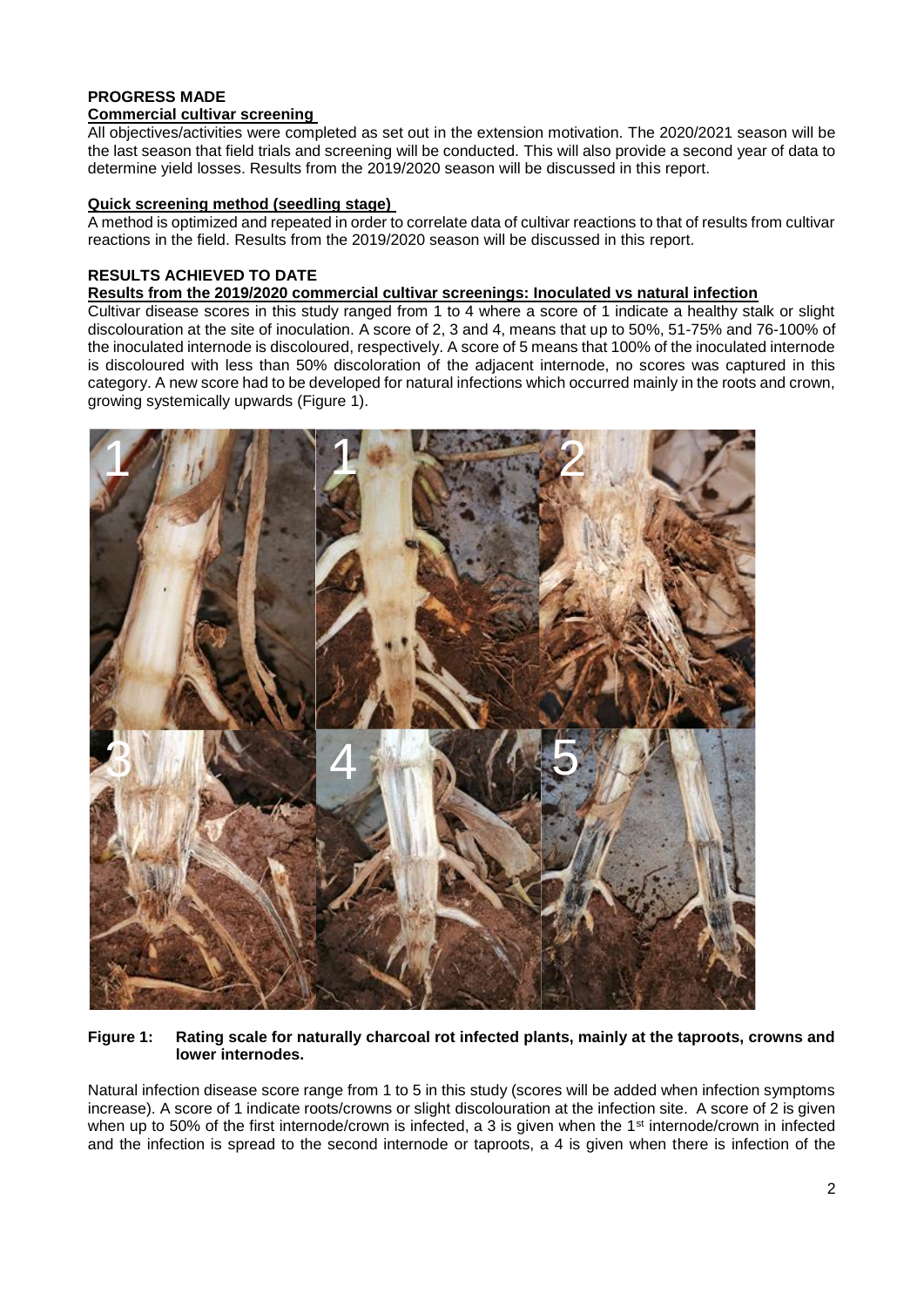taproots and upwards infection (partial) into the third internode, a 5 is given if this infection colonizes the whole area up to the third internode.

Data were analysed by Mrs. N. Cochrane (ARC - Biometry Services), using a split-plot ANOVA with cultivars as main treatments and treatments (inoculated and non-inoculated) as sub-plots. From the Anova analyses, both cultivar and treatment had a highly significant effect on charcoal rot infection (Figure 2). Charcoal rot infected toothpick-inoculated plants showed a mean disease score of 2.25 (lower than the previous year with a score of 3.41) while the naturally infected plants had a mean disease score of 1.68 which is similar to the previous year (1.63) although the methods differ (controls in the previous year were inoculated with clean sterilized toothpicks). The cultivar with the highest mean average disease score (Figure 2) is PAN5R-791BR (3.00) and the lowest mean average disease score is recorded for BG5785BR (1.46). As a main effect, cultivars BG5785BR (1.33), PAN5R-785BR (1.37), VP8405BR (1.50) and DKC78-79BR (1.50) had significantly lower infection scores (P=0.01) compared to the other cultivars. An interaction between the treatment (inoculated and naturally infected plants) and cultivar had a significant effect on infection scores (P=0.01). Although cultivars SC506 and PAN4A-156 had low infection scores (Figure 2) with the toothpick method (1.53 and 1.60, respectively) at the adult plant stage, they had significantly higher scores under natural field infections (2.40 and 3.40 respectively) indicating they were more susceptible during the seedling stage. These results suggest that resistance screening should include both plant stages. A second year of data (from the last planting in mid-November 2020) will give more clarity on the responses of cultivars to natural infections vs that of toothpick infected plant responses.



#### **Figure 2: Cultivar reactions to** *M. phaseolina* **infection under dry land conditions (inoculated and natural infection with no plant wounding).**

The average of disease scores from common cultivars over a three year period (2018-2020) were calculated, except for cultivar SC419 (two year period, 2018-2019) that was replaced with cultivar WE6209B in the 2019/20 season (results of the latter cultivar shown in Figure 2). Cultivar PAN5R-785BR had overall the best resistance (disease severity score of 1.69) against charcoal rot infections (using the toothpick method). Cultivars US9777 and US9616 are the most susceptible to charcoal rot infections with disease severity scores of 3.71 and 3.75 respectively (Figure 3).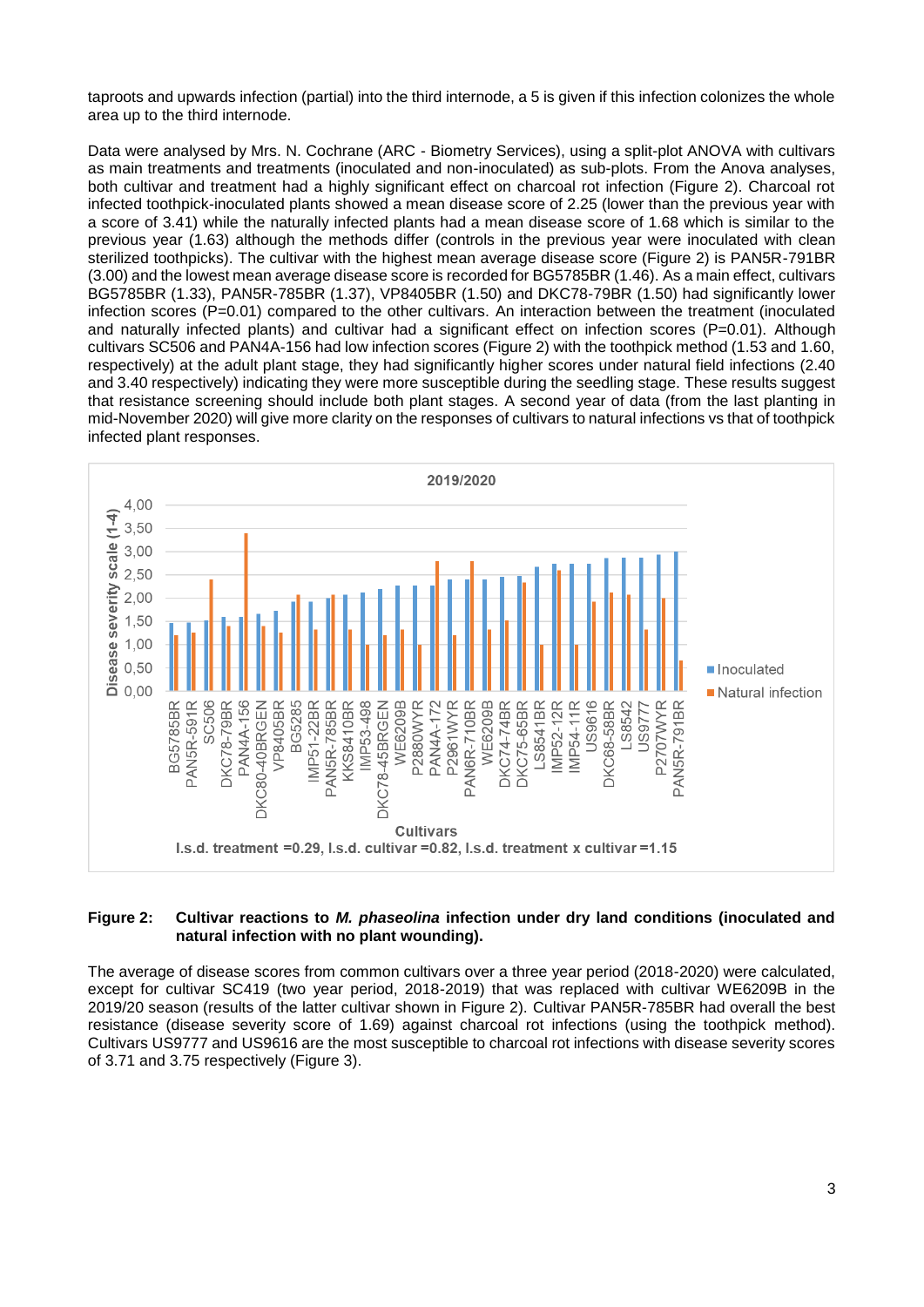

#### **Figure 3: The average of disease scores from common cultivars over a three year period (2018-2020) showing resistance and susceptibility to charcoal rot when infected with the toothpick method.**

#### **Results from the 2019/2020 commercial cultivar screenings: yield data**

Yield data for experimental plots were calculated according to Tandzi and Mutengwa (2020) using the following formula:

Grain yield (t/ha) = [Grain weight x 10 x (100-MC)/(100-Adjusted MC)/(Plot area)]

Grain weight is in kg, moisture content (MC) in % and plot area is in  $m^2$ . Moisture content was adjusted to 12.5%.

Data were analysed by Mrs. N. Cochrane (ARC – Biometry Services) and the reaction of the diseases ratings to yield (t/ha) can be seen in Figure 4 where treatment 1 represent the cultivars planted in an adjacent field with low charcoal rot inoculum presence, treatment 2 represent naturally infected plants in a field with a high primary inoculum and treatment 3 represent toothpick inoculated plants, also in the same field with a high primary inoculum presence.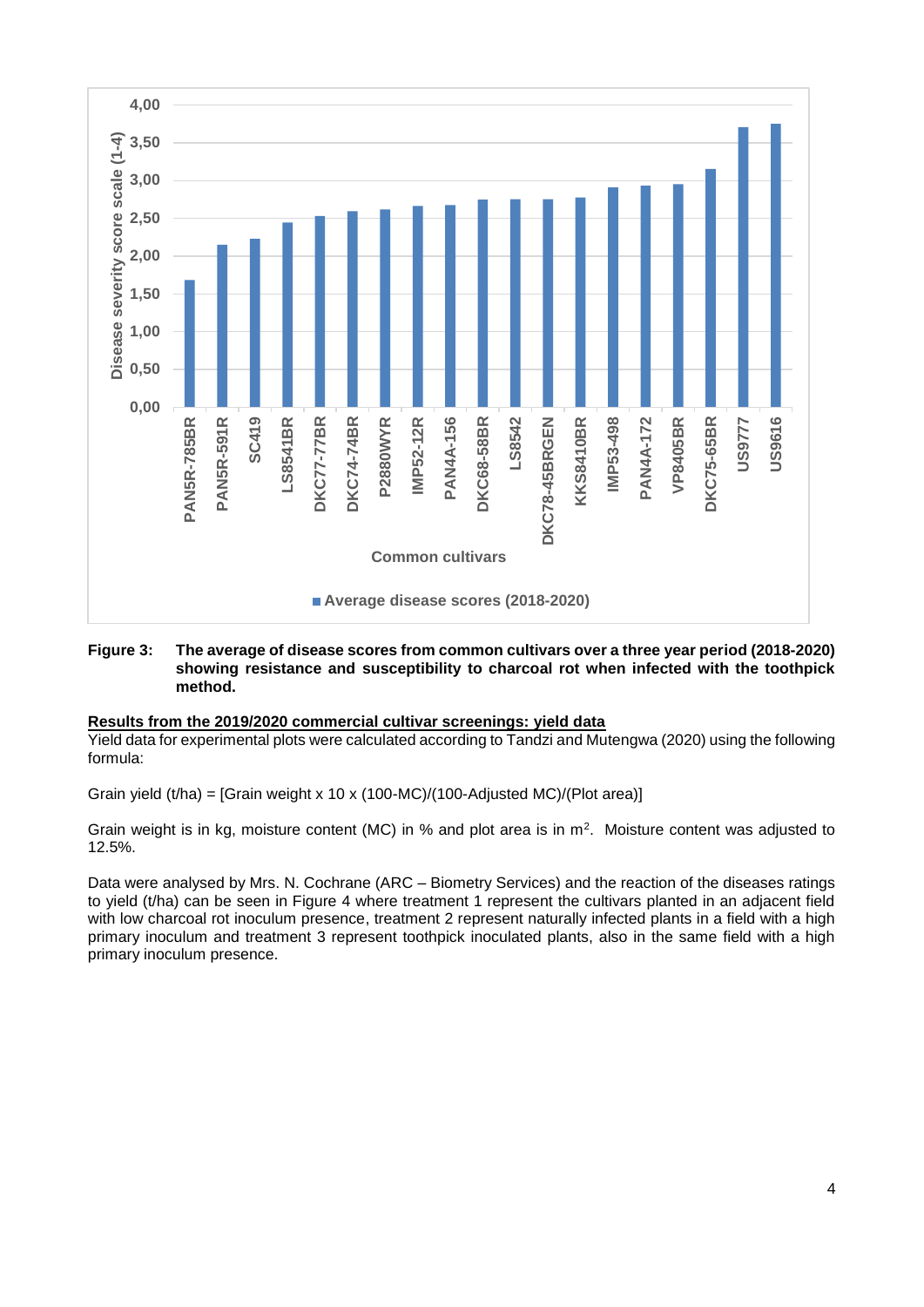**Figure 4: The effect of charcoal rot infection on yield (t/ha).**



1= cultivars planted in an adjacent field with low charcoal rot inoculum presence

2= naturally infected plants in a field with high primary inoculum

3= toothpick infected plants (at flowering stage) in a field with high primary inoculum

Anova results show that treatment 1 had a highly significant (P <.0001) lowest mean disease rating of 0.75 and significant higher yield with a mean of 7 t/ha. Treatment 2 had a mean disease rating of 1.26 and a mean yield of 4.03 t/ha. Treatment 3 had a significant highest mean disease rating of 3.49 and lowest yield with a mean of 3.90 t/ha.

## **Results from the quick screening lab based method on seedlings**

A disease index was created based on the method used by van Rensburg, *et al*. (2013). The number of seeds showing infection was counted and the amount of kernel covered by the charcoal rot was given a % value. This data was used to calculate a resistance index on a rating scale of 1 to 5.

[(number of infected seeds) + (disease rating)] / total number of seeds.

Mean disease index and mean disease ratings of common cultivars (Table 1) was used to conduct Pearson correlations. Correlation results between the quick screening results and those of mean disease scores of plants inoculated in die field with toothpicks at flowering had a moderate positive correlation (r=0.59 and Pvalue =0.03). Correlation results between the quick screening results and those of mean disease scores of plants left to naturally infect had a moderate positive correlation (r=0.69 and P-value = 0.01).